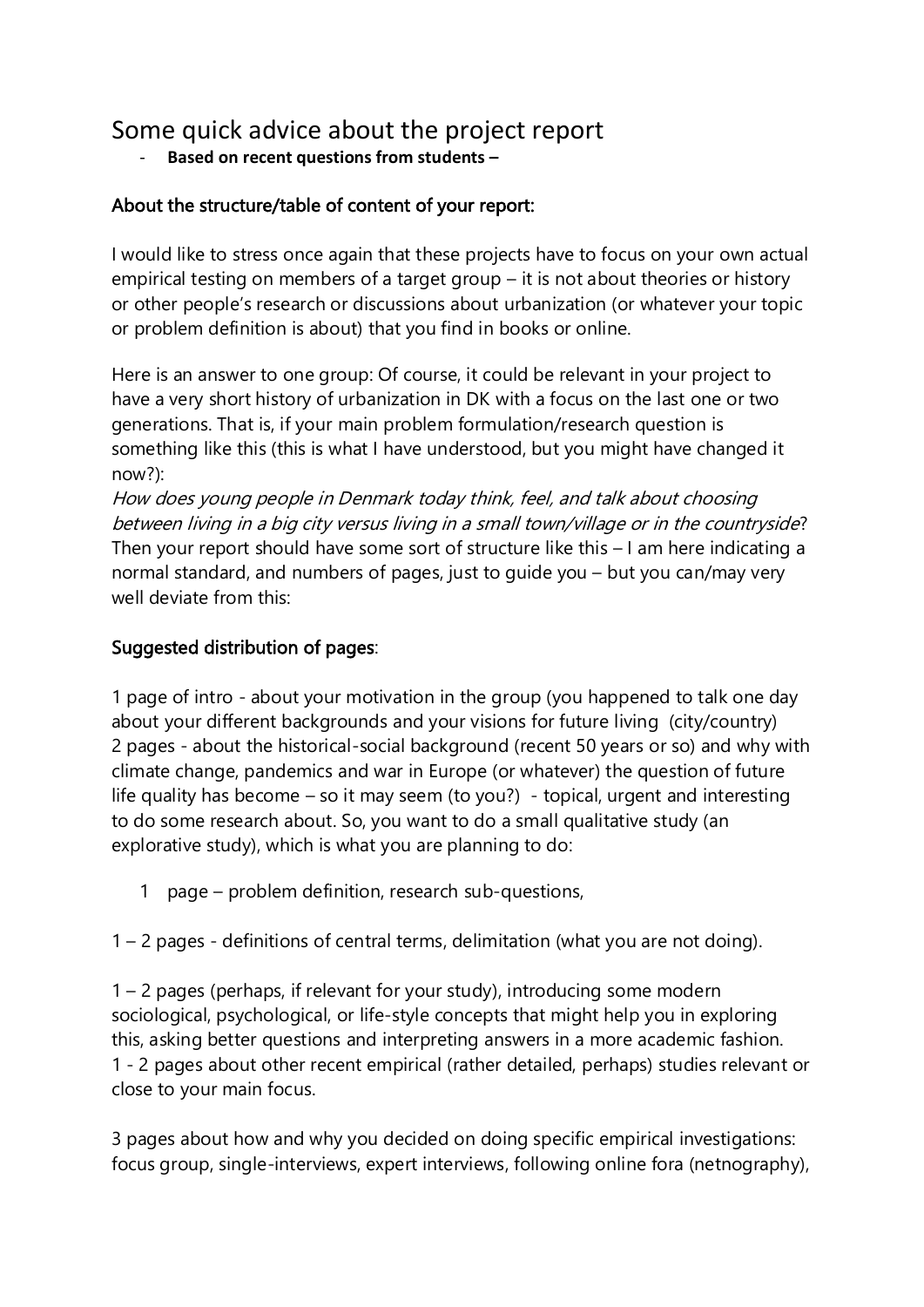quick-and-dirty questionnaire/vox pop, combinations of methods; and how you decided what would be relevant/practically feasible in your case.

3 pages about practical planning (working out interview guides, questionnaire, tracking down your target group, finding people willing to participate etc.

2 pages about how the interviews actually were conducted and what happened (how would you do better next time?).

Another 3 pages about the other thing you did – the questionnaire/ the online observations – how did you do, what could be done better next time.

3 pages with your immediate results/answers, and an explanation of how you condensed it /analyzed it into some specific themes and answers to your research questions.

2 pages of comparison/interpretation with relevant theories/concepts for psychology, sociology etc.

3 pages where you go on with an overall interpretation of what you have found: What was new/surprising in this, what seems to be the mayor feelings, thoughts and discourses (ways of talking) about living in the city/country for young DK people today? Perspectives for the future?

3 pages of reflections on your own method and process, what could be improved, investigated more the next time.

1 page - some overall concluding remarks about what you have learned from this type of work (academically).

Reference list.

A popular article (about an aspect of your study) 1 -3 pages Explanation of article 1-2 pages.

## About analysis of interviews etc.

There is not "one and only one right way" to do an analysis of interviews (or other material) in a project like this. Don't try to imagine only what your "school" probably want/usually requires in standard projects. But look at your own problem formulation and focus and main interest: what is it you want to know more about?

And then, what is it you can see or hear in the interviews? Some things are there to see immediately (is this person positive or negative towards this or that), other things and more details can only be found by means of some analysis and interpretation. "Analyzing" actually means to divide into parts. But how you divide into parts and how you find the main themes or categories – that is not an automatic process, you have to interpret the parts in light of the whole, and the whole in light of the parts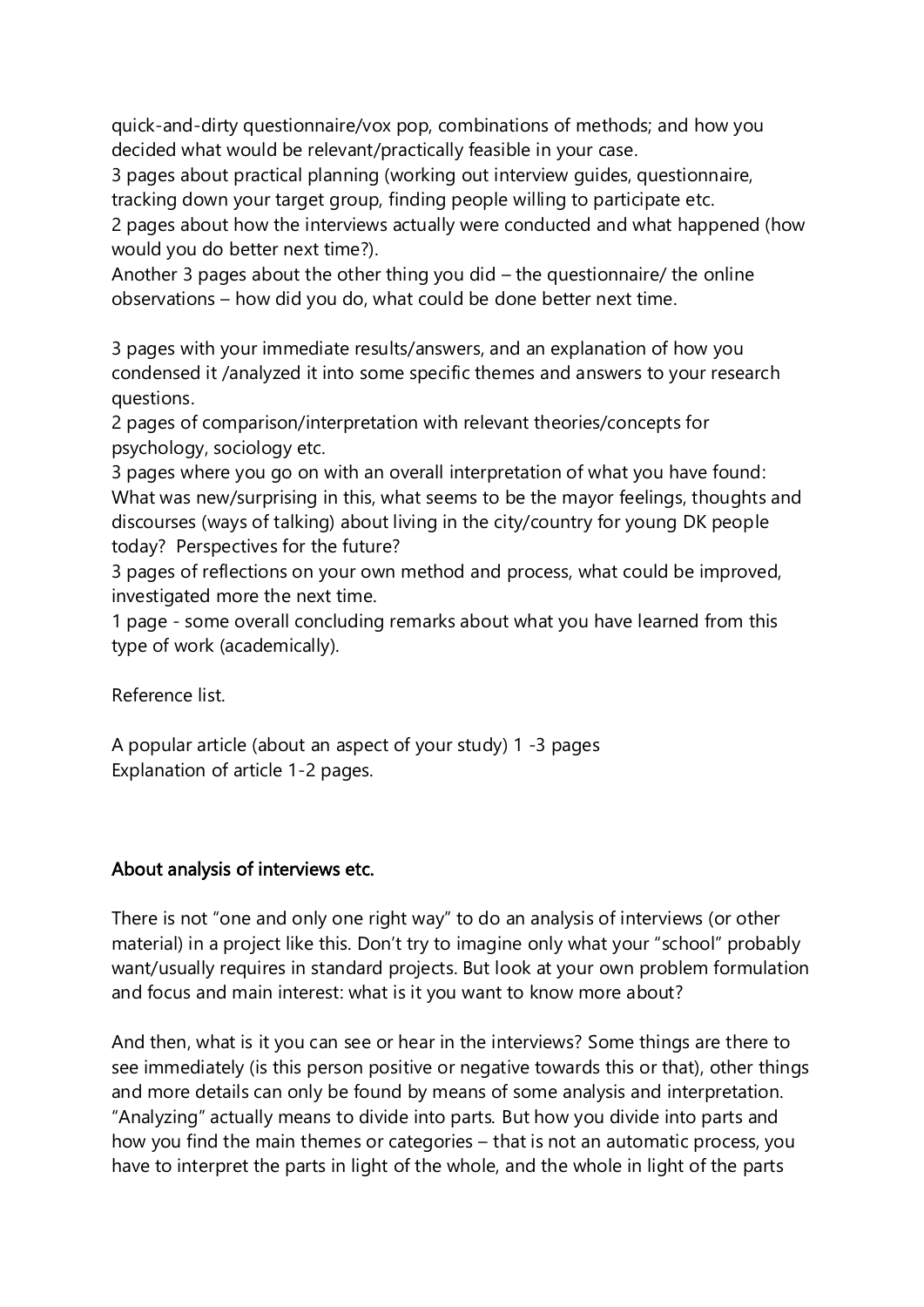(that is the hermeneutical wisdom). You can then try to categorize or "code" these parts into different "boxes" – you are sort of placing the different statements and expression of emotions and attitudes and beliefs on different shelves in the "storehouse" you have invented for this purpose of getting an overview of what is going on here (in the interviews).

"Interpretation" of an interview cannot be left to the calculation of a computer program (like Nvivo), because such programs can only deal with transcriptions – verbal texts that by their very nature miss some of the original "live" interview text ("text" in a wide sense here) like gestures, tone of voice, passion, pauses, irony, situational circumstances. Programs (like Nvivo) can calculate the appearances of specific words or phrases (chosen, by the way, by the researcher, not the machine), which can be useful if you want to skim huge amounts of written texts. But a live conversation needs intelligent and attentive human interpretation: A six-year-old boy once said: "Well, I do know that burgers are not really good for my body" when he was shown pictures of junk food and vegetables. He was twisting and turning in his chair and evidently would much prefer to eat a burger and not a salad. But transcribed and coded the "data" in the students' report was: "This respondent preferred vegetables"!

Sometimes you can think in terms of discourse analysis, and get inspiration from that (looking for current popular expressions, metaphors, narratives, oppositions (good guys/bad guys), or you can think in terms of rhetoric (what about the logos, ethos, pathos – what do you see/hear as dominant in different responses? Or you can think about a "stylistic analysis" (like often demanded by an English teacher in school): what is the style, choice of words, arguments, what stands out, what is dominant? You can also look for arguments in a narrower sense: what premises (said or implied) lead to what conclusion in the responses from this interviewee (in the terms of Toulmin, if you know him: what Data and Warrant can you see are being used to establish a Claim (and what about Rebuttal, Backing and Qualifier?)).

So, you can go to many different background theories or analytical concepts in order to try to extract from you interviews what these people say and feel and believe. It is not just a mechanical procedure applying one single tool of categorizing (like it is when you do a quantitative study: how many are positive and how many are negative towards vaccine?). No, you are looking for qualitative nuances, people's strange ways of looking at things and odd ways of talking about them – probably different from your own views and mine (the report-readers) views. But that is where your study and report can make us wiser about (some members of) this target-group and how they understand (and misunderstand, perhaps, in our eyes) communication and the state of affairs regarding Corona etc…

And yes, then you have to make it transparent in your report how you have actually been doing the analysis of your interviews. Did you just talk about it in the group and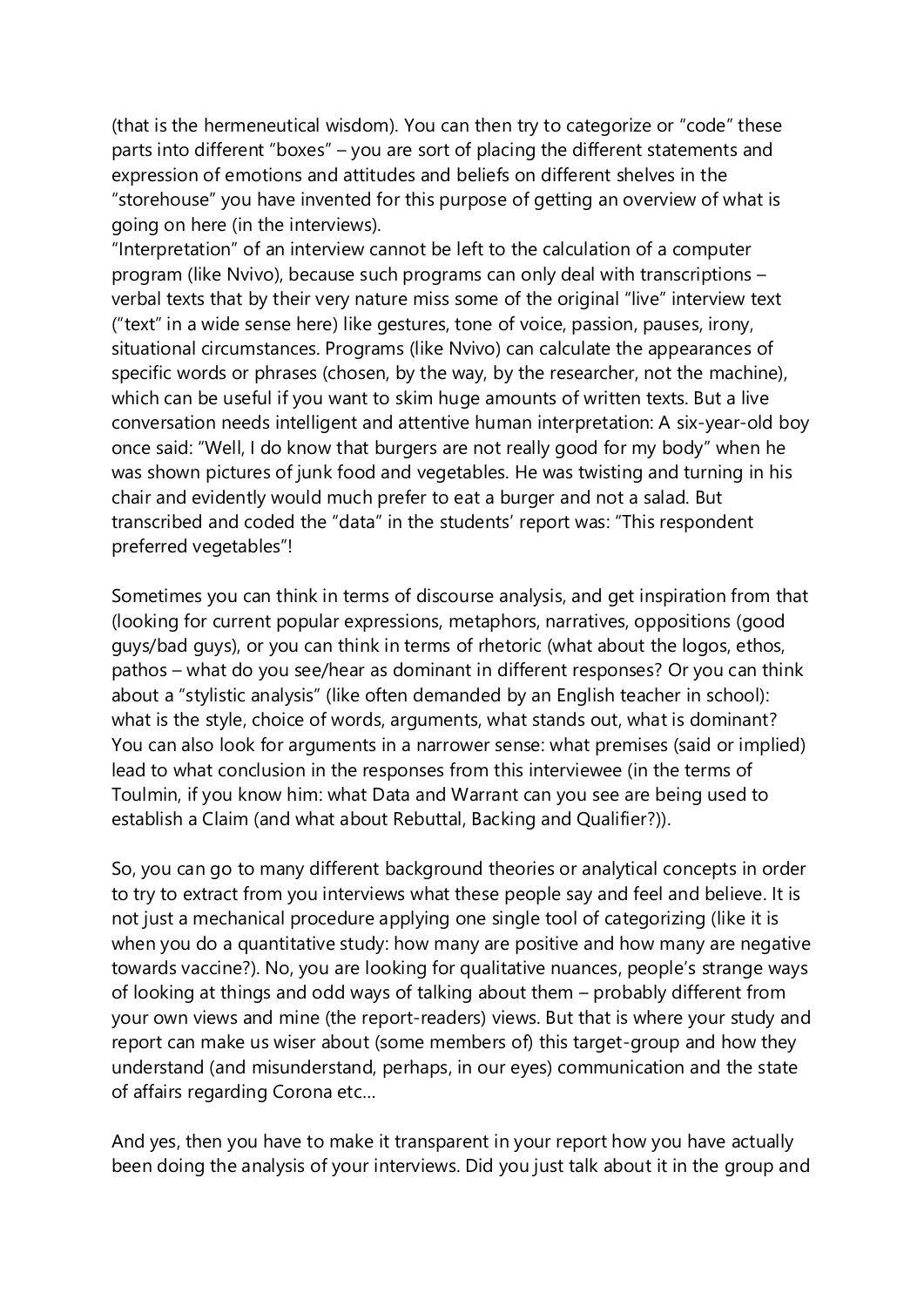all agreed on what was the most important statements and results? Or did you, maybe, split up and try to avoid personal bias and popular quick interpretations: e.g. you could let the one group member conduction the actual interview write a short resume of what was the most important results here (from this group member's point of view). And then you can have other group members write their short resume based on listening to the recording of the interview. Do you arrive at the same main findings? You can make your interpretation and resumes of the interviews (or observations or questionnaires etc.) more solid by explaining/making transparent just how you went about "concluding" from your material. Don't just let it be a black box.

Well, that was a short and simple answer, was it not  $\circledast$ 

The "article" is not well described anywhere, I find it rather irritating too!

Actually, as for now, it just has to be there (according to study regulations and study.ruc.dk), and usually does not change the final grade. The oral presentation/discussion usually is much more influential on final result. But if the article is not there, it will be difficult to give absolute top grade, and it just might subtract from the overall impression of your fine work  $\odot$ 

A description of the article and the "explanation" of the article – there is not much to find at study.ruc.dk, nor in the English study regulations. Page-requirements are set to (1-3 for the article and 1-2 pages for the description of the article).

If you can read Danish, it might be informative for you if you read the Danish version of it on study.ruc.dk. Here it is called a "formidlingsartikel" and that makes some sense to a Danish ruc'er, but is hard to translate.

The idea is that everybody doing a research project on RUC, be it in biology, chemistry or whatever (communication, in this case) should also demonstrate their capability for writing a more "popular" version explaining the (complicated and advanced) research (or some aspect of it) to some interested (or innocent, perhaps non-academic even!) public (or target group).

So, you can imagine that you (as a group) write a short "journalistic" story about your research (content/ or process) and aim it for a facebook group or an online campus paper, or an existing paper or journal. Make it light and perhaps even entertaining.

You do not actually have to publish it. And in the "explanation" (of this article) you write shortly about why you have chosen this form, for which target group, why this style, choice of words, lay-out, illustrations perhaps and so on. The "explanation" is